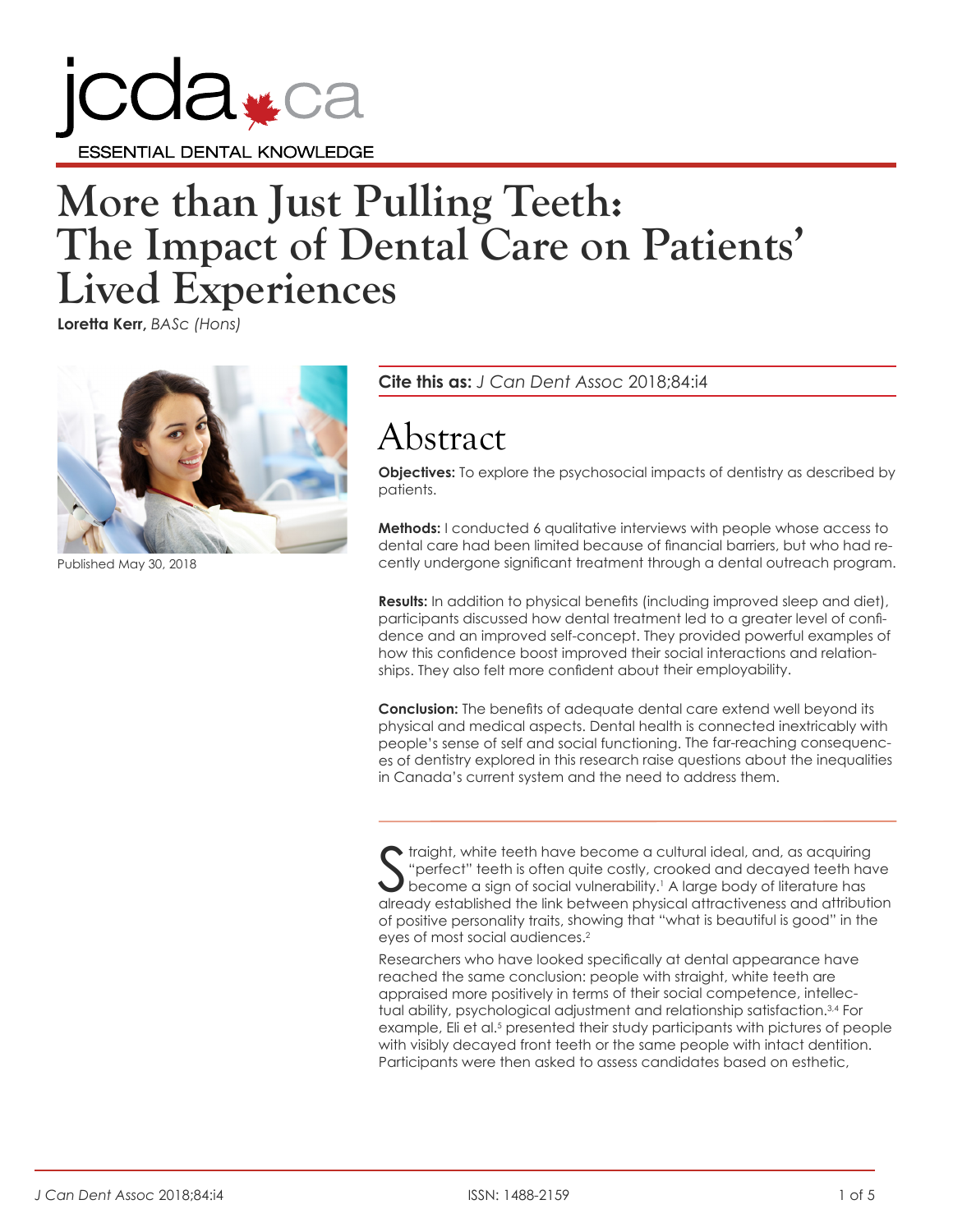

professional, and social traits. In all three categories, the people with intact dentition were associated with more positive attributes compared with their decayed-dentition equivalents, suggesting that the esthetic appearance of teeth affects impression formation. Other studies have raised questions about a link between dental appearance and employment outcomes.<sup>6-8</sup>

My aim in this study was to expand on the existing literature by considering the perspective of people with poor oral health, who have had the benefit of dental treatment. This contrasts with most of the literature, which focuses on the reactions of others. More specifically, I was interested in how these people experienced the appearance issues their dental problems created for them and how they understood the effects of the dental treatment they received.

## **Method**

To determine the effects of dental care on lived experience, I interviewed 6 patients who had recently received dental care from an outreach program in Ontario. All were recruited through the dental outreach organization, which agreed to distribute information about the study to a sample of their patients so that those who wished to participate could contact me. Although I did not have specific participant criteria for the study, the nature of recruiting through the dental outreach program limited participants to adults demonstrating financial need. Three of the participants were male, and the other 3 were female. Each interview lasted approximately 25 minutes: 4 took place in person, another 2 over the telephone. Those interviewed in person signed consent forms, while those with phone interviews provided verbal consent after reading a copy of the consent form. Respondents did not receive compensation for their participation in the study.

I used a qualitative research method to gain an in-depth understanding of the issue. I approached this research using the symbolic interactionist perspective. Symbolic interactionism is a microsociological perspective rooted in the idea that people understand situations based on their social interactions with others and general society.9 Because of the concern with lived experience in symbolic interactionism, I aimed to get as close to the perspective of the participants as possible. To achieve this, I employed a naturalistic approach using conversational-style interviews based on an interview guide. I started by asking participants what encouraged them to apply for the dental program. From there, I asked open-ended questions, such as whether they had noticed any changes in their lives since the treatment. To end every interview, I asked participants if there was anything else that they thought was important to add to the discussion. This interview style allowed respondents to discuss their experiences in their own terms, while reflecting on the way they interacted with society before and after dental treatment.

With the consent of the participants, I audio-recorded the interviews, transcribed them verbatim and subjected them to a thematic analysis. Because of the exploratory nature of my interviews, my research followed an inductive method. Inductive theory involves drawing conclusions based on one's findings rather than using research to test a theory.<sup>10</sup> I reviewed the transcriptions to determine the overlapping themes that emerged in the interviews as a basis to reflect on the impact of dental care on individuals' lived experience.

This project was reviewed and approved by the McMaster Research Ethics Board.

## **Findings**

Most participants discussed the impact of the dental treatment they received in physical terms, including pain relief, general health improvements, the ability to eat a more nutritious diet and improved sleep patterns. However, the interviews were particularly striking in the emphasis that participants placed on how much more confident they felt as a consequence of the dental treatment. They discussed this confidence boost in relation to their self-concept, their interactions with others and their employability.

#### *Self-concept*

A predominant theme in participants' reflections was the relation between the appearance of their teeth and their self-image. For example, after expressing embarrassment about his teeth, one man commented on the disconnect between his self-understanding and his appearance before the treatment, which had made it difficult for him even to see reflections of himself in a mirror. He explained, "I didn't think that my appearance reflected the person that I felt inside, and now I'm able to look in the mirror."

A female participant also mentioned a newfound excitement in looking at herself. "You start to feel better about yourself. You look in the mirror a little bit longer. Like I said, when I left the office and smiled, there is a mirror beside the door when you leave, and I looked in that again with a smile just to see it."

Another respondent contrasted how he felt about himself before and after treatment by referring to a "snowball effect." Once "down" on himself, he described the steadily growing sense of confidence he was experiencing as a result of having his teeth fixed: "If you feel better about yourself, keep thinking that way, you're going to keep feeling better and better and better about yourself." He predicted that this more positive view of himself and general outlook on life would continue to make things better for him.

The data highlight how the undesirable appearance of their teeth led participants to experience low-self-esteem.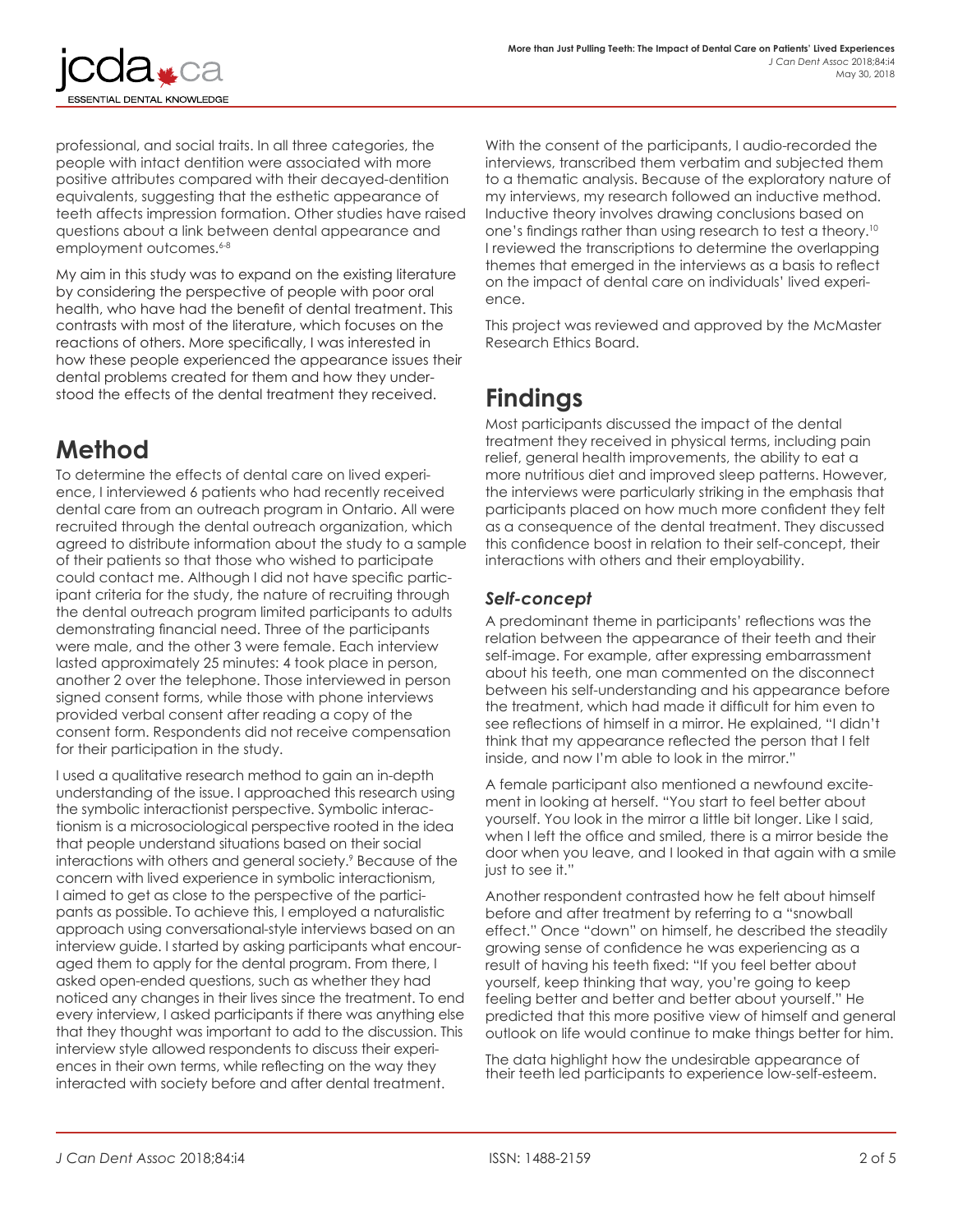However, with treatment, their definition of themselves began to change. They began to feel more positive about themselves and experience higher levels of self-confidence.

#### *Social Interactions*

NTIAL DENTAL KNOWLEDGE

Most participants were well aware of the link between self-concept and their social interactions. One participant described the importance of smiling in communication. She pointed out: "Smiles are a first impression when you see anybody. You want to smile or make eye contact, and if you don't feel good about yourself, you can't do that."

She described how guarded she was before treatment: "You kind of always have a guard up and you think, 'As I'm talking to you, she's staring at that chip or can she see the stain?'" She also described the impact of treatment: "Now I can carry on a conversation longer and not worry about what they're thinking."

In response to the question, "Have you noticed any difference in how you feel like other people view you?" one man answered, "Yes. Yes. They're not afraid anymore. When my teeth were very bad, I was not so friendly looking I guess, but now I'm in recovery. It's a big difference."

Another participant felt that his poor oral health caused others to assume that he was abusing drugs, leaving him experiencing shame and social isolation: "My teeth were in such a bad state just from having so many dental problems over the years. I was incredibly embarrassed about my appearance, and I had, you know, there was rumours that because my teeth were so bad, I must have been using methamphetamines or other drugs for many years, in my family and other people. And that certainly wasn't the case!"

Participants made numerous references to shielding their teeth with their hands while engaging in conversation. For example, one participant mentioned how self-conscious he was while speaking and admitted that he even grew facial hair to try to deflect attention from his teeth and avoid negative judgements. Commenting on the difference that dental treatment had made, he added: "I've got a lot of confidence when I'm around people. I don't cover my mouth when I'm talking or laughing in public."

Several participants spoke specifically about how their interactions with family members had been affected. One man explained that the low self-esteem he experienced before treatment led him to distance himself from his family. Once his dental problems were addressed, he reached out to family members he had not seen in a while, including his mother. Commenting on the reconciliation with his estranged mother, he said, "She didn't look down on me. She recognized some of the other achievements that I had made in my lifetime as well, and it made me feel extremely proud."

One participant spoke about the difference he felt that his renewed confidence had on his romantic prospects: "I felt like I was able to smile again. It gave me a great deal of confidence to the point where I actually have a wonderful girlfriend today. Even though I never thought something like that would happen."

In reflecting on their social interactions, participants gave expression at an intuitive and experiential level to the "what is beautiful is good" theme identified in the literature. They experienced first-hand the negative attributions, judgements, stigma and isolation that go along with violating societal appearance norms. However, they also had the opportunity to experience the difference that dental treatment can make. Once isolated and estranged from family and friends, they were now able to describe more positive interactions and the re-establishment of relationships they once thought were lost forever.

#### *Employability*

A final theme that emerged from the data was how participants experienced their improved confidence in the context of employability. Most felt that their job and career prospects had been enhanced as a result of the difference dental treatment had made in their self-esteem and confidence levels. Applying for a job or requesting a raise is difficult for most people under the best of circumstances, because it involves exposing oneself to vulnerability and rejection. For those with dental problems that affect their appearance, the stakes are even higher.

One participant identified an increased willingness to take this risk after his dental treatment. "Prior to having the dental work done, I would not have had any vested interest in sending out resumes or making appointments for job interviews. Now, I send out my resume. I don't have a problem going to meet with anybody."

Another participant admitted to limiting herself in terms of the kinds of jobs she was prepared to consider in light of the appearance of her teeth: "I probably wouldn't have taken a front-desk position with my teeth the way they were before or worked in customer service direct one on one. I wouldn't have because of how low my confidence was, and I couldn't smile properly. So unless you can be free with your whole face, you can't be true to the customer."

A third participant spoke at length about the relation between his dental care and perceived employability. He explained that he had been away from the work force for 8 years because of a disability, but after recovering he was ready to work again. He described his time out of the labour force as a "big strike against" him and his odds of regaining employment as poor. He felt he was going to have to fight hard for a job. Before dental treatment, he doubted he would have had the confidence to do so. However, with treatment, he felt stronger and more confident. As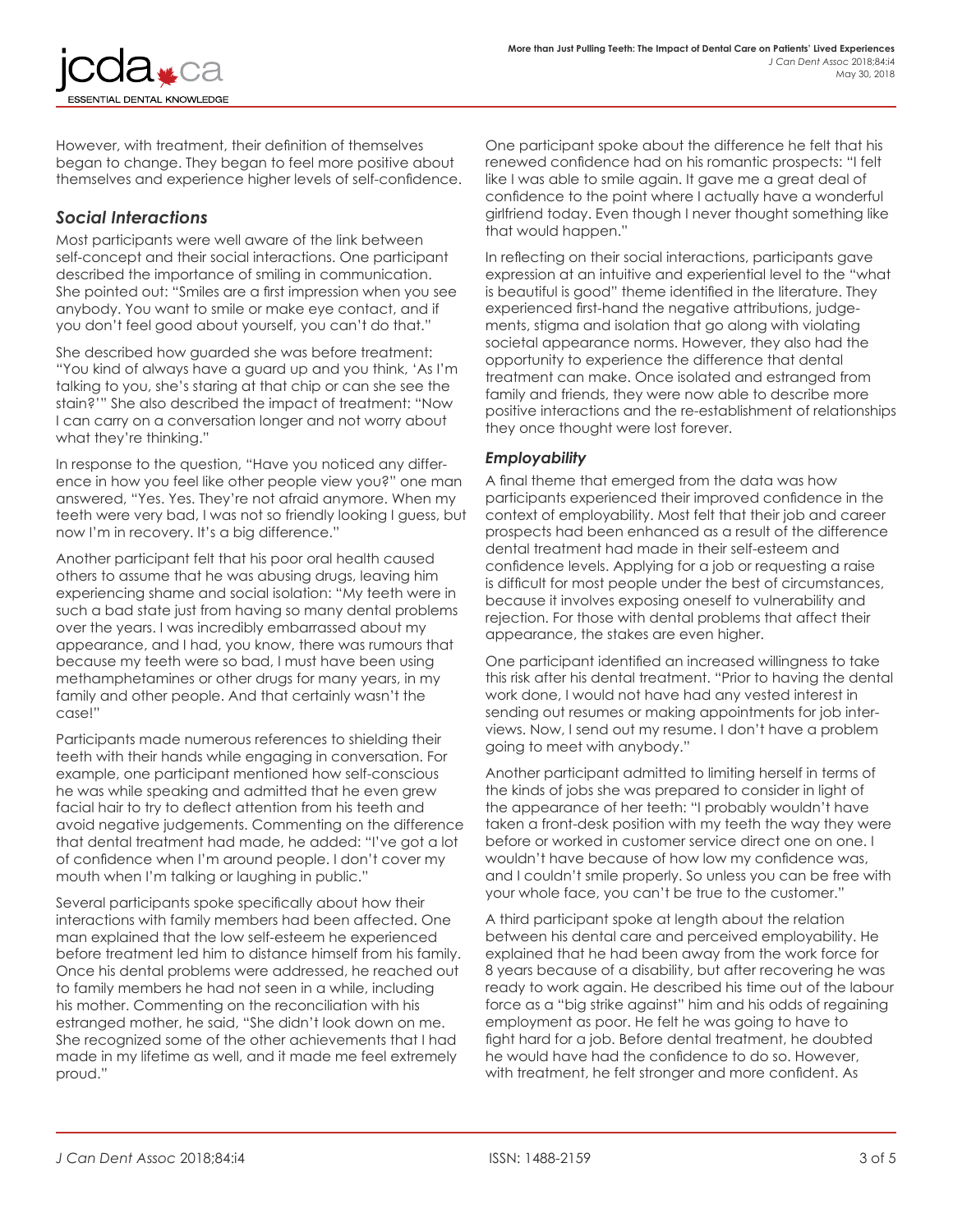

he described it, it was easier for him to feel like "you are the right person for the job." He concluded: "So yeah, I'm optimistic now — more than I would have been — to be able to interview properly and give it my best shot."

Although the literature shows a relation between dental appearance and employment, there are still questions about its nature. The experiences of participants in this study highlight some of the complicating factors, including whether individuals with poor dental appearance pursue employment opportunities in the first place, the types of opportunities they seek out and their confidence in these pursuits.

## **Discussion**

Although limited in terms of number of participants, this study nevertheless yields valuable insights into the social impact of dental treatment that improves individuals' appearance. The participants spoke eloquently and powerfully about the ways in which their treatment improved their lives. People who felt diminished and stigmatized by their poor oral health were able to overcome these feelings. They experienced a boost in confidence, which manifested itself in a more favourable self-concept, heightened willingness to interact with others, strengthened familial relationships and increased confidence in relation to employment.

Given the potential for dental treatment to have such overwhelmingly positive and life-altering effects on people's lives, the study begs the question of access. This is a question that study participants themselves raised, without solicitation. For all of the participants interviewed, dental treatment was possible only because of a charitable organization that provides free dental care to adults with low incomes. In the absence of this assistance, and in the context of lives where people may be struggling even to house and feed themselves, dental treatment was viewed as "an unaffordable luxury."

An estimated 6 million Canadians avoid dental treatment annually for financial reasons.11 Although the *Canada Health Act* has as its goal overcoming barriers that prevent equal access to health care, oral health is excluded from policy.11 The Canadian Academy of Health Sciences investigated the status of oral health and care in Canada, looking specifically at "vulnerable populations," including people with low income, elderly people in institutions, refugees, immigrants and those with disabilities. These vulnerable groups tend to have poor oral health, including untreated dental decay, pain and gum diseases. However, because of cost barriers, these populations commonly seek dental care only in emergency cases.<sup>11</sup> The current status of the Canadian oral health care system has been described as exemplifying "the inverse care law" because those who have the greatest need of dental care receive the least

amount of treatment.11

The subjective nature of interview-based research puts inherent limitations on the conclusions that can be drawn from my findings. Because of the logistics of recruitment, the time frame of the research project and the narrow target population of people who have recently gained access to dental care, the sample size in this study is small. This introduces additional limitations to the generalizability of my findings.

However, the results of this study complement and reinforce the findings of large-scale, quantitative surveys. Although the self-reporting method does not result in objective findings, it does provide valuable insight into the patient perspective. My results provide a glimpse into how the lives of people whose appearance is affected by the lack of proper dental treatment are impacted in such a far-reaching way. They also show how extensive the benefits of receiving treatment can be and should prompt a more urgent conversation about access to dental health in this country.

### **THE AUTHOR**



**Ms. Kerr** *is a candidate for Doctor of Dental Surgery, faculty of dentistry, University of Toronto.*

**Acknowledgements:** *This project was completed at McMaster University under the supervision of Dr. Dorothy Pawluch. I thank Dr. Pawluch for her support, guidance and invaluable feedback throughout the entire process.*

**Correspondence to:** *Loretta Kerr, 1123 Judge Jordan Rd, Minden ON K0M 2K0. Email: lorettamkerr@gmail.com*

*This article has been peer reviewed.*

*The author has no declared financial interests.*